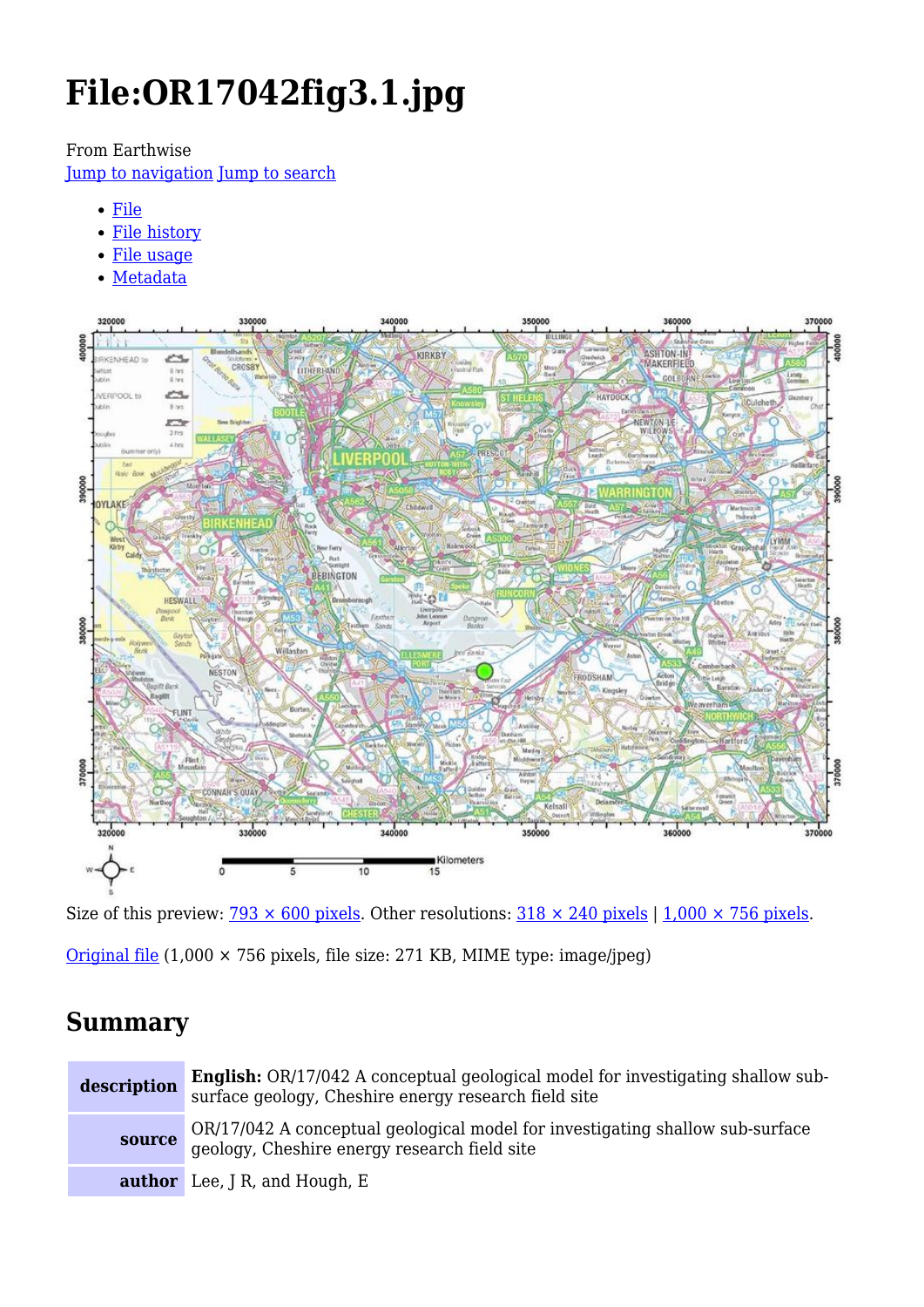# **Licencing**

This image is used with courtesy of the copyright holder. Copyright information is display in the image caption and/or image summary.

Download of 1000 x 1000 pixel images is free for all non-commercial use - all we ask in return is for you to acknowledge BGS when using our images. Click our Terms and Conditions link below for information on acknowledgement text, and to find out about using our images commercially. **Copyright**

The images featured on this site unless otherwise indicated are copyright material of the UK Research and Innovation (UKRI), of which the British Geological Survey is a component body. The British Geological Survey encourages the use of its material in promoting geological and environmental sciences. The images may be reproduced free of charge for any non-commercial use in any format or medium provided they are reproduced accurately and not used in a misleading or derogatory context. Where any images on this site are being republished or copied to others, the source of the material must be identified and the copyright status acknowledged. The permission to reproduce UKRI protected material does not extend to any images on this site which are identified as being the copyright of a third party. Authorisation to reproduce such material must be obtained from the copyright holders concerned.

#### **Non-commercial Use**

Use of the images downloaded from this site and reproduced digitally or otherwise may only be used for non-commercial purposes, which are:-

- Private study or research for a non-commercial purpose
- Education for teaching, preparation and examination purposes

When using the images please credit 'British Geological Survey' and include the catalogue reference ('P Number') of the item to allow others to access the original image or document. Noncommercial users of the images from this site are restricted to downloading no more than 30 images, without seeking further permission from [enquiries@bgs.ac.uk](mailto:enquiries@bgs.ac.uk)

#### **Commercial Use**

For commercial use of these images for which higher resolution images are available, individual permissions and/or licences arrangements should be agreed by contacting [enquiries@bgs.ac.uk](mailto:enquiries@bgs.ac.uk) Commercial use will include publications in books (including educational books), newspapers, journals, magazines, CDs and DVDs, etc, where a cover charge is applied; broadcasts on TV, film and theatre; and display in trade fairs, galleries, etc. If you are in doubt as to whether your intended use is commercial, please contact [enquiries@bgs.ac.uk](mailto:enquiries@bgs.ac.uk)

#### **Warranty**

Use of the images downloaded from this site is at the users own risk. UKRI gives no warranty as to the quality of the images or the medium on which they are provided or their suitability for any use.

#### **Ordnance Survey topography**

Maps and diagrams in Earthwise use topography based on Ordnance Survey mapping. The National Grid and other Ordnance Survey data ©Crown Copyright and database rights 2015. Ordnance Survey Licence No. 100021290 EUL.

# **File history**

Click on a date/time to view the file as it appeared at that time.

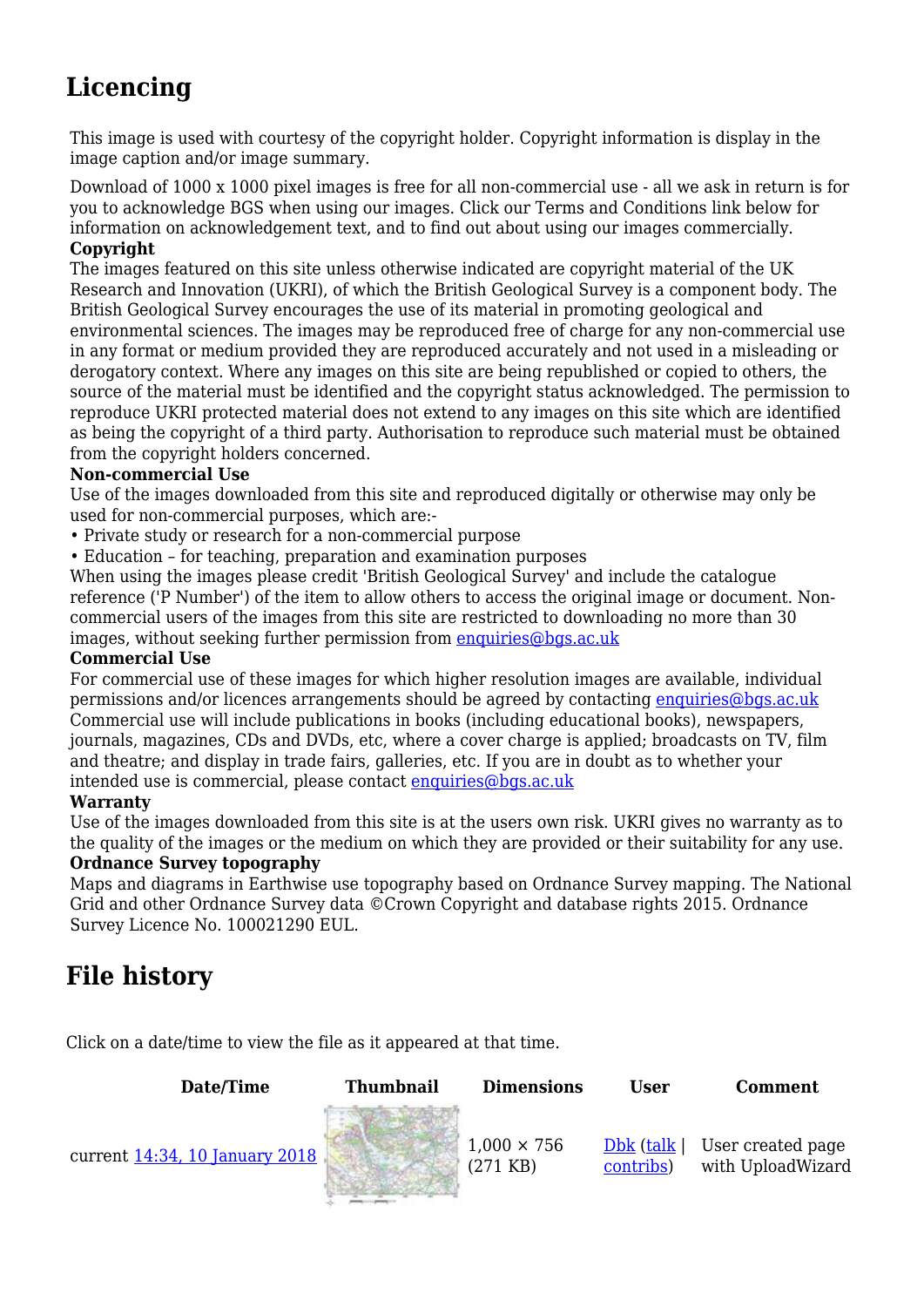You cannot overwrite this file.

# **File usage**

The following page links to this file:

• [OR/17/042 Context of study area](http://earthwise.bgs.ac.uk/index.php/OR/17/042_Context_of_study_area)

# **Metadata**

This file contains additional information, probably added from the digital camera or scanner used to create or digitise it.

If the file has been modified from its original state, some details may not fully reflect the modified file.

| <b>Author</b>                                         | eh                                                                                             |
|-------------------------------------------------------|------------------------------------------------------------------------------------------------|
| Software used                                         | PScript5.dll Version 5.2.2                                                                     |
| File change date and time                             | 10:59, 3 January 2018                                                                          |
| Date and time of digitising                           | 10:26, 13 September 2017                                                                       |
| Date metadata was last modified 10:59, 3 January 2018 |                                                                                                |
|                                                       | Unique ID of original document uuid:adadcd30-0e8a-436e-b45e-9e55edd5662f                       |
| <b>Short title</b>                                    | • Microsoft Word - OR17 042                                                                    |
|                                                       | Retrieved from 'http://earthwise.bgs.ac.uk/index.php?title=File:OR17042fig3.1.jpg&oldid=33808' |
| Categories:                                           |                                                                                                |

#### [License tags](http://earthwise.bgs.ac.uk/index.php/Category:License_tags)

[Uploaded with UploadWizard](http://earthwise.bgs.ac.uk/index.php/Category:Uploaded_with_UploadWizard)

# **Navigation menu**

## **Personal tools**

- Not logged in
- [Talk](http://earthwise.bgs.ac.uk/index.php/Special:MyTalk)
- [Contributions](http://earthwise.bgs.ac.uk/index.php/Special:MyContributions)
- [Log in](http://earthwise.bgs.ac.uk/index.php?title=Special:UserLogin&returnto=File%3AOR17042fig3.1.jpg&returntoquery=action%3Dmpdf)
- [Request account](http://earthwise.bgs.ac.uk/index.php/Special:RequestAccount)

### **Namespaces**

- [File](http://earthwise.bgs.ac.uk/index.php/File:OR17042fig3.1.jpg)
- [Discussion](http://earthwise.bgs.ac.uk/index.php?title=File_talk:OR17042fig3.1.jpg&action=edit&redlink=1)

 $\overline{\phantom{a}}$